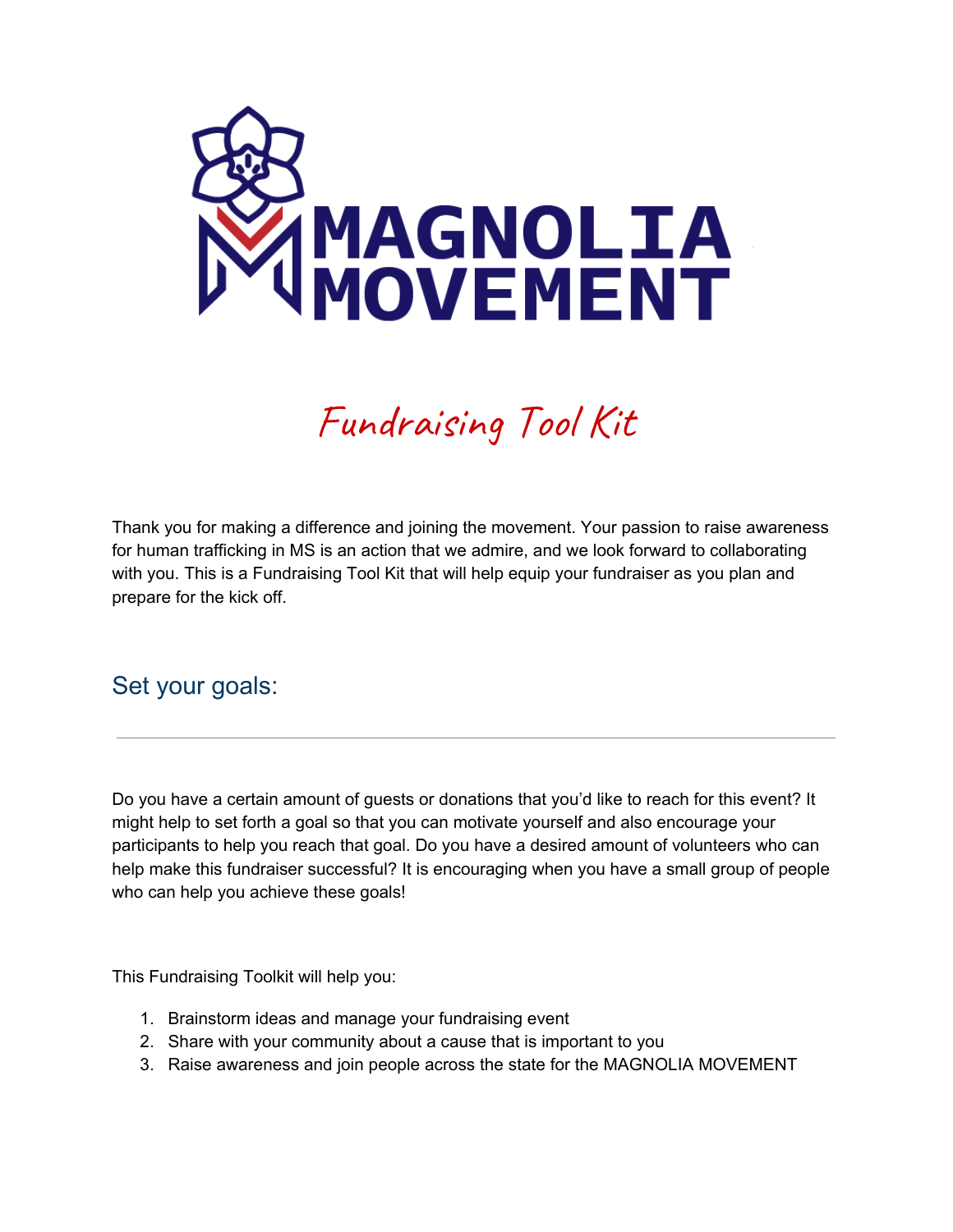# ➼ *"I've shown my interest in hosting a fundraiser, but now what? How can I bring life to this event and stay involved?"*

So you have reached out and registered to host a fundraiser. Now what? Sometimes we can have so much passion and excitement to get involved at first, but then we run into a few hiccups and get discouraged when the task might seem impossible to do alone. Do not give up! You do not have to be alone... there might be members in your community just around the corner who would be so excited to partner with you! The only way to find out is to give it a try and make connections. You have nothing to lose. Your event does not have to be large scale. You can start out with something small and build up your experience for next time. Every step counts!

# Strategies for asking for donations:

**→ Think about people who would love to support this fundraiser** 

- 1. Family
- 2. Friends
- 3. Coworkers
- 4. Community groups
- 5. College departments

➼You can simply ask using the following techniques:

- 1. In person
- 2. On the phone
- 3. Send a letter
- 4. Share on social media
- 5. Create an e-blast or creative email

➼Divide your goal into sections or "increments" to help see that it can be attainable:

- 1. Share the fundraiser on social media and make the first donation. If loved ones see that you care about the cause it might encourage them to do the same. Instead of \$0 showing up on your fundraising page, your new donation will show up and people will see that you are committed to the cause.
- 2. Ask 5 friends to donate \$5 dollars
- 3. Encourage 10 people on facebook to give \$10
- 4. Reach out to 10 businesses and ask if they will donate \$25
- 5. See if your coworkers would like to join, maybe 5 team members can also donate \$5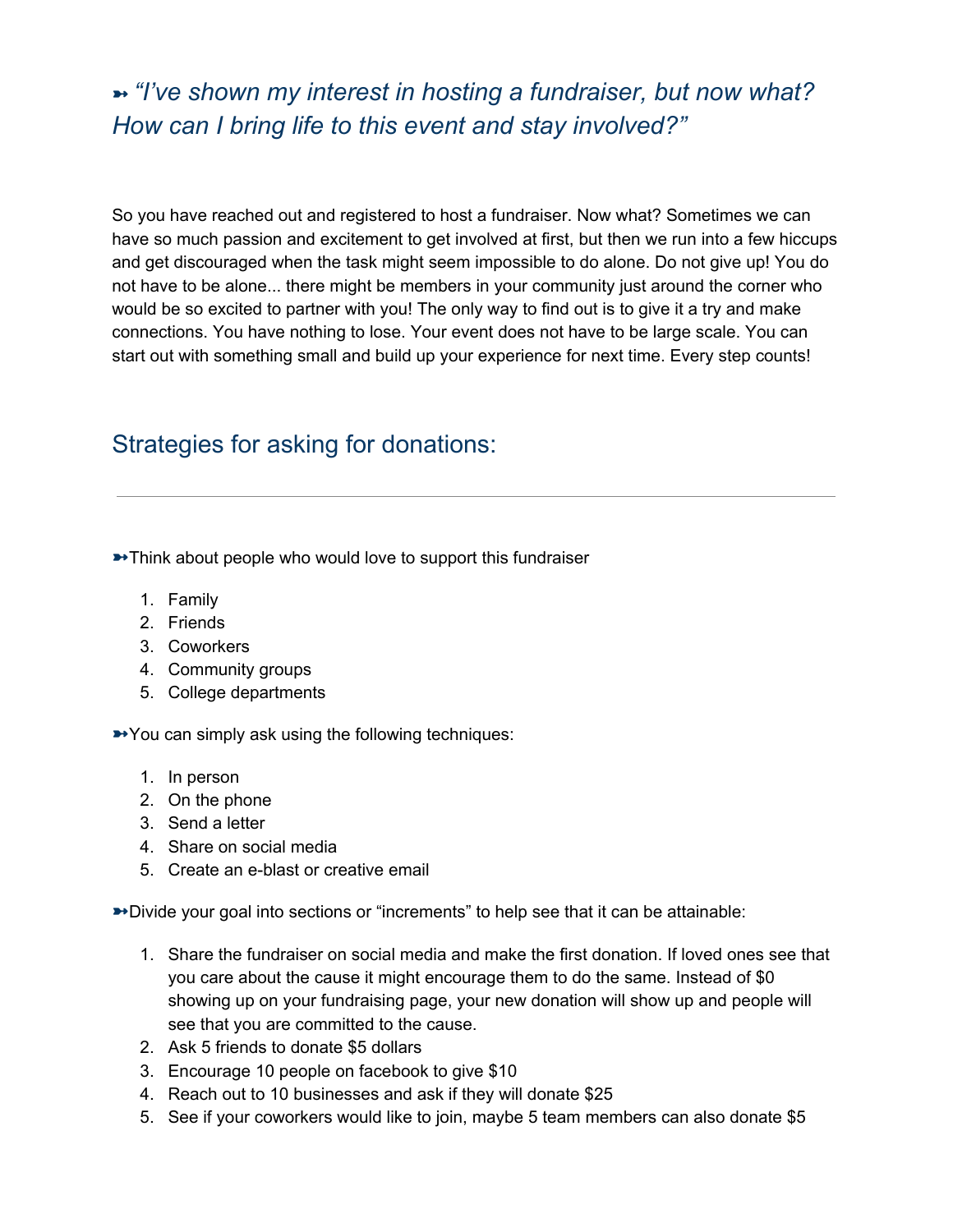

## Ways to Promote Your Event

#### **Promote on Social Media**

If you have Facebook, you can create an event or fundraiser using the app. This is also a simple way to keep track of who might be attending when they RSVP or mark themselves as "Interested" or "Attending". Include simple details about the event and tell people how your event will make a difference.

- Encourage friends and family to promote your event or share your fundraiser.
- Create a hashtag that is related to your event.

• Post CVP graphics provided with this tool kit as well as your own photos of your fundraiser on social media.

Social media posts you can use:

 $\circ$  "So excited to announce that we are joining the MAGNOLIA MOVEMENT! We are hosting a fundraiser to support the children and adults that have been effected by human trafficking in the state of MS. All the proceeds from this fundraiser will aid in their journey to restoration, and your involvement will help make a difference!" (attach a flyer to this post that will help promote the details about your event)

 $\circ$  "Did you know that in 2019, over 200 people were victims of human trafficking in the state of MS? Human trafficking is a terrible act that takes place when somebody does a commercial sex act that is caused by force, fraud, or coercion. We are hoping for the day when there are no more of these statistics here in MS. Please partner with us and join the MAGNOLIA MOVEMENT." (share flyer)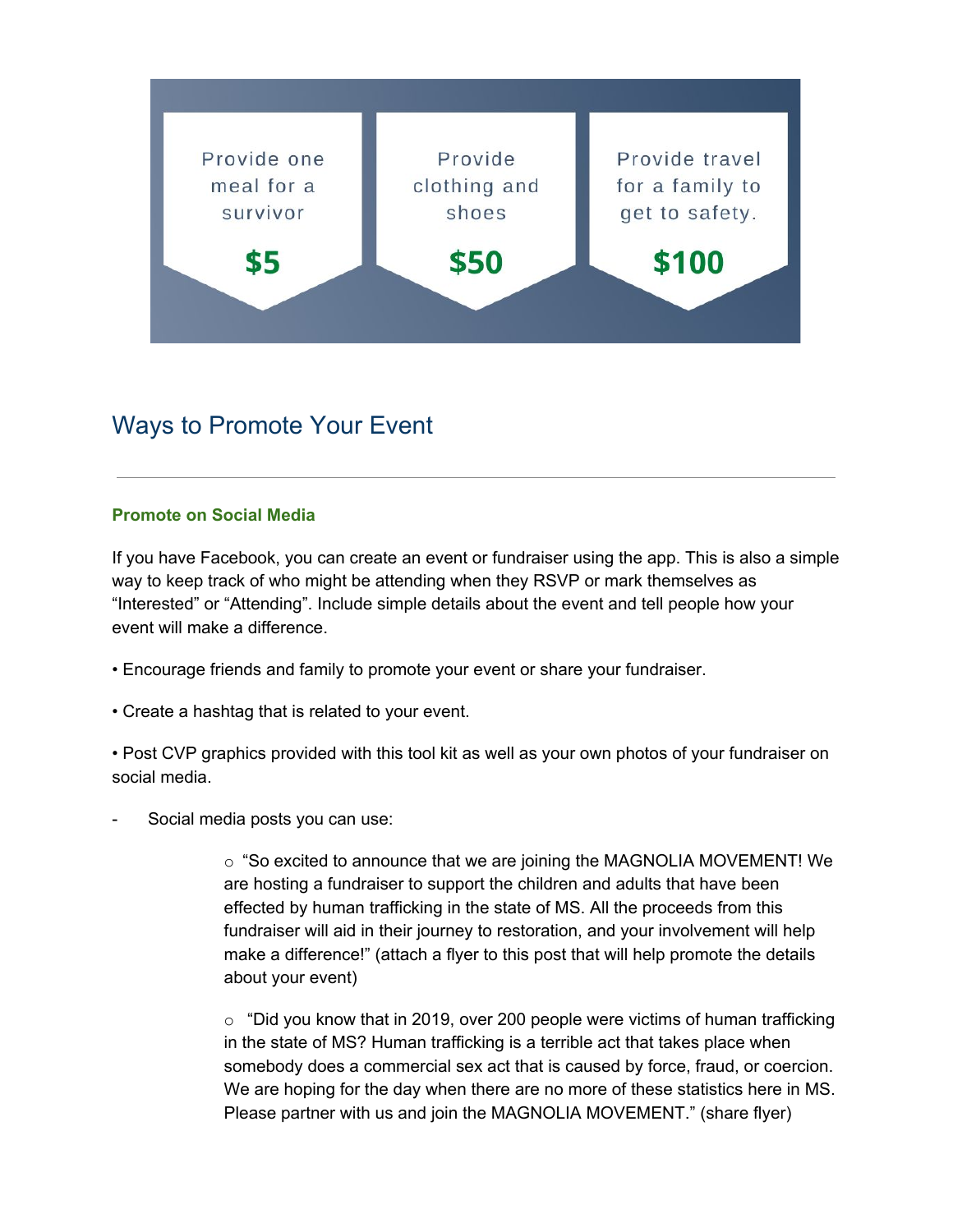• You can also tag CVP so we can highlight your event on our social media platforms. Give us a shoutout @msc4vp (Tag us on Instagram, Facebook, or twitter) We would love to see photos!

#### **Create Graphics and Print Flyers**

• You can create your own graphics using free sites such as Adobe Spark or Canva to design materials that help communicate what your event is all about. Maybe you know somebody that can help you develop a video that will kick start your event details in a fun and interactive way.

• The graphics you have designed should include the date/location of your fundraiser, and a contact for people to RSVP or send questions.

• Think about how to promote your event in-person (flyers, campus tables, church bulletin, etc.), through email, on social media, or through local publications.

• Ask local sponsors to get involved (small businesses, local coffee shops, banks, boutiques, restaurants).

• Encourage people to attend with food or prizes.

#### **Round Up People Who Are as Passionate as You Are**

• Find people who are passionate about getting involved and ask them to be a representative for your event. They can help encourage other people to participate, and connect with their personal contacts about the fundraiser.

• Get other community leaders involved in your event (local news anchor, college professor).

• Collaborate with other community groups to see if they would like to partner with you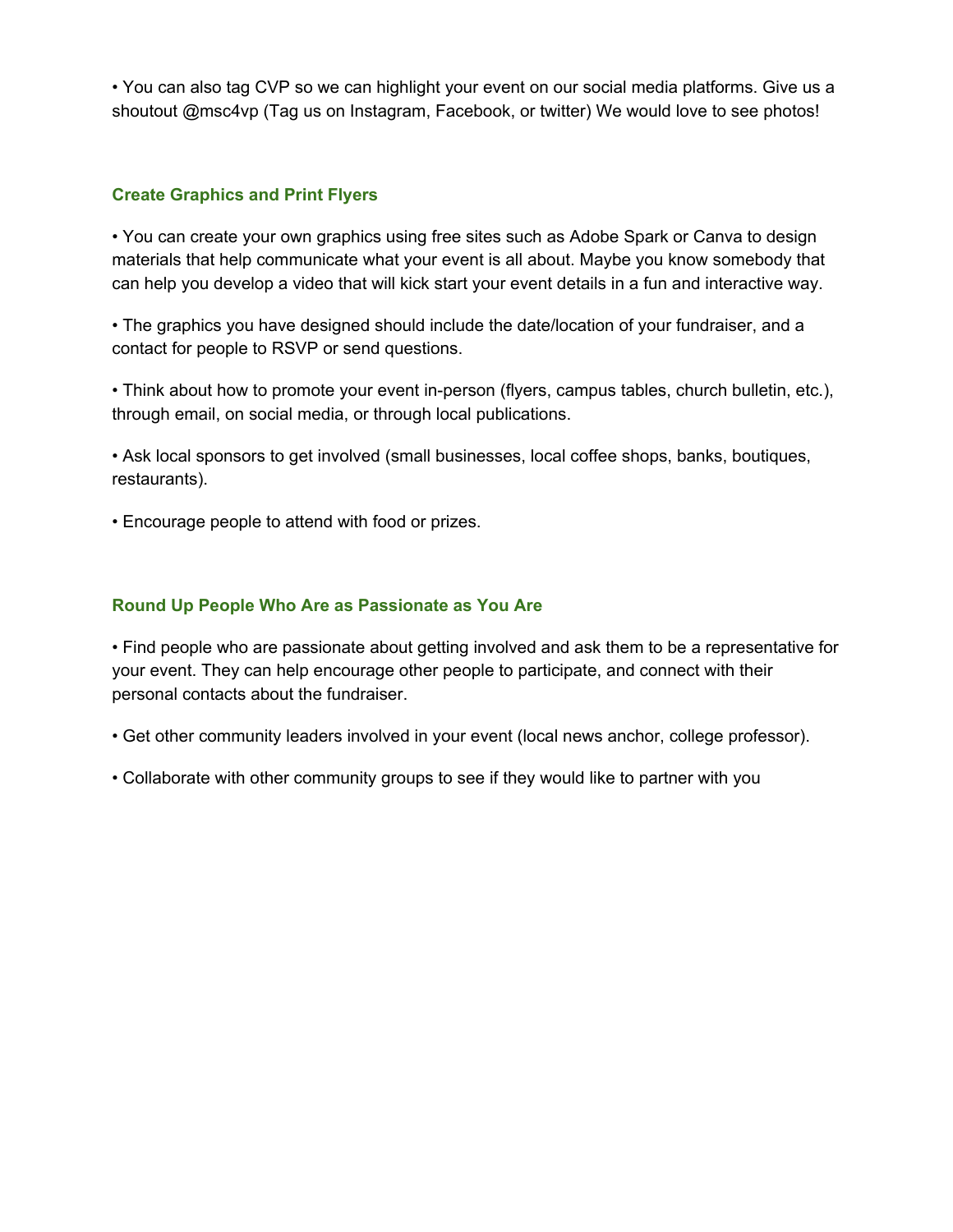# The Day of Your Event:

- Designate somebody to be an event coordinator so that everything is going as scheduled
- Designate people to operate different "Stations" of your event
	- o Check in table
	- o Parking
	- o Food and drink table
	- o Announcements
	- o Prizes
	- o Music

If this is an outdoor event that will last longer than a few hours you will also need a restroom area

Make sure you have enough seating for your guests

Try to obtain the contact information of all the attendees so that you can stay connected and send thank you letters for those who have donated

## Donation collection and Thank you Letters:

Here is a template that you may use when sending thank you letters. Remember to thank those who made a generous gift for your fundraiser as well as those who participated or gave their time as a volunteer. If a donor would like a tax receipt, you can also include that in a thank you letter format.

*Dear \_\_\_\_\_\_\_\_\_\_,*

*Thank you so much for your donation of \$\_\_\_\_\_\_\_\_\_ to The Tower program of the Center for Violence Prevention. Your generous gift will help support the long term care and recovery for survivors of human trafficking. It's because of this generosity that makes it possible to extend the opportunities and resources as each survivor strives for restoration.*

*The Center for Violence is a 501c3 and all donations are tax deductible. No goods or services were provided in exchange for your donation.*

*Thank you kindly for your generosity.*

*(sign\_\_\_\_\_\_\_\_\_\_\_\_\_\_\_\_\_\_\_\_\_\_\_\_\_)*